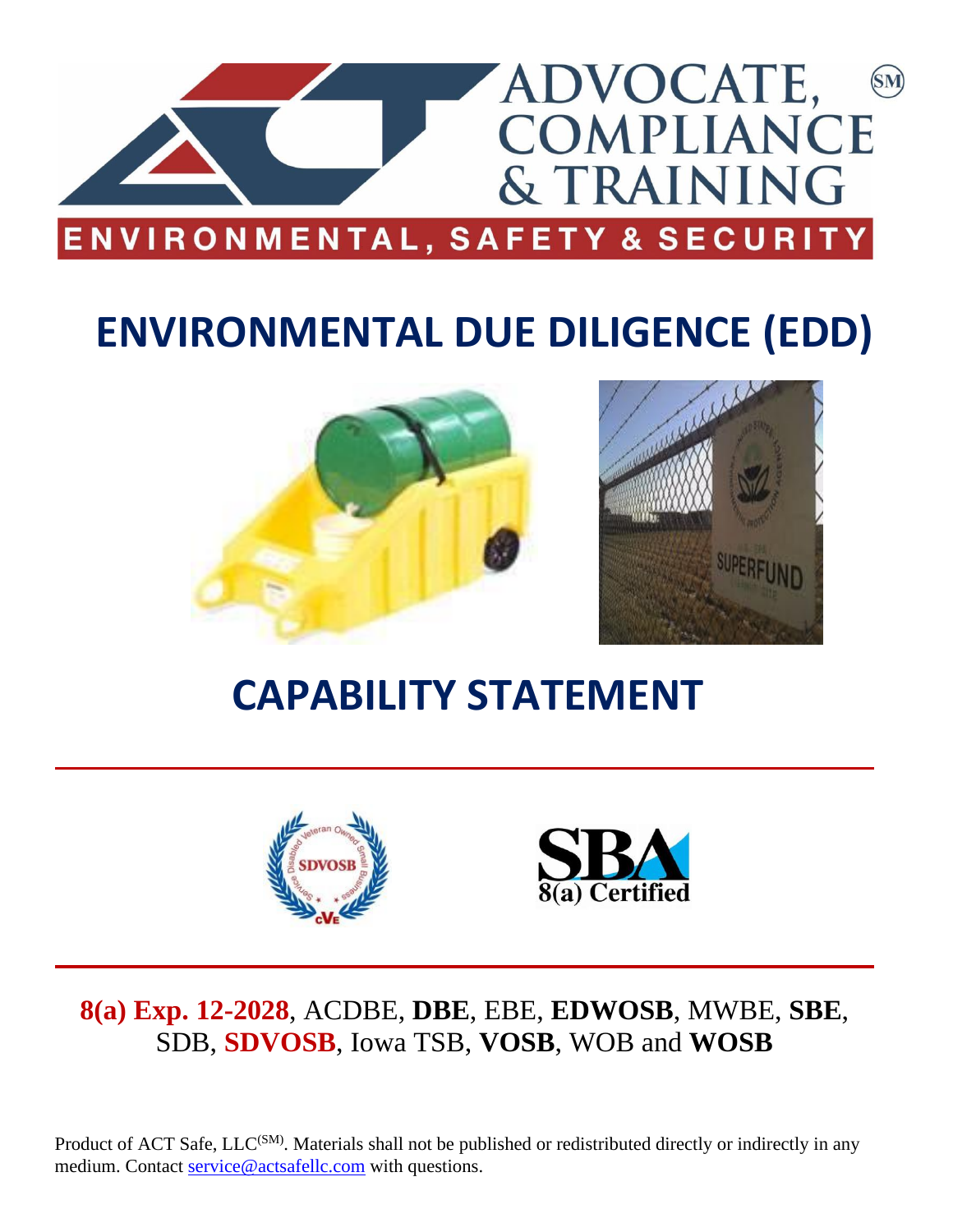

## **ENVIRONMENTAL DUE DILIGENCE**

**8(a)**, ACDBE, **DBE**, EBE, **EDWSOB**, MWBE, **SBE**, SDB, **SDVOSB**, Iowa TSB, **VOSB**, WOB and **WOSB Certified Business**

ACT is a multifaceted Regulatory Compliance Service provider assisting companies with local, state, and federal regulatory compliance. ACT can develop a specialized compliance management system tailored to your specific regulatory needs. ACT will act as an extension of your current staff, with a role range from permit applications to fully integrated and comprehensive services handling all aspects of your regulatory compliance needs.

Keeping track of the regulatory compliance requirements is both daunting and cumbersome due to state and federal agencies having specific reporting requirements with regard to hazardous materials. ACT has the expertise and experience to assist with a variety of compliance and permitting activities required by regulatory agencies for industrial and commercial facilities. Our services are designed to help our clients evaluate and implement regulatory compliance requirements at the local, state, and federal levels.

#### **WHO WOULD BENEFIT?**

ACT has a network of Certified Industrial Hygienists and Hazardous Material Professionals, contaminated site specialists to quickly provide services for your regulatory compliance needs. Whether your company is a certified small business or a Fortune 500 company, the regulatory process is very similar. ACT can assist any size company in developing a program for environmental compliance.

#### **SERVICES**

- $\checkmark$  Air Permitting
- ✓Minor Source Emission Inventories (MSEI)
- ✓Personnel Health & Safety Monitoring (Noise, Dust, Chemical)
- ✓Chemical Inventory
- ✓State and Federal Compliance (EPCRA, Tier II, TRI)
- ✓Stormwater Pollution Prevention Plan (SWPPP)
- ✓Stormwater Sampling and Analyses
- ✓National Pollution Discharge Elimination System (NPDES) Permits
- ✓Spill Prevention, Control and Countermeasure (SPCC) Plans
- ✓Erosion Control Inspection
- ✓Resource Conservation and Recovery Act (RCRA) Management
- ✓Waste Minimization Plans
- ✓Multi-Media Compliance Audits



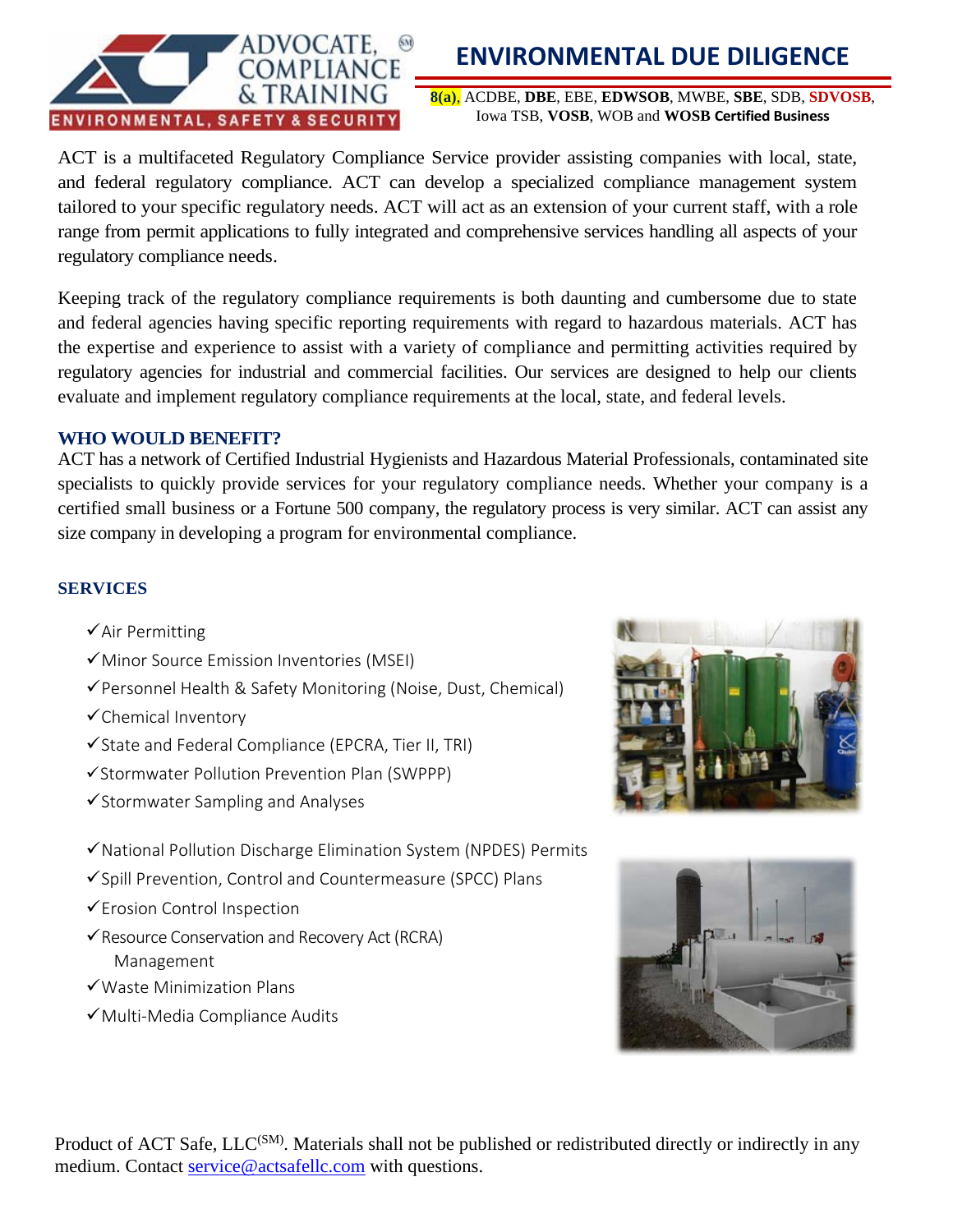

### **ENVIRONMENTAL DUE DILIGENCE**

**8(a)**, ACDBE, **DBE**, EBE, **EDWSOB**, MWBE, **SBE**, SDB, **SDVOSB**, Iowa TSB, **VOSB**, WOB and **WOSB Certified Business**

ACT provides our clients with cost effective, accurate, and timely environmental services. As a premier provider of environmental due diligence services in the Midwest, our clients have benefited from our vast experience from a wide range of environmental projects. This includes Phase I Environmental Site Assessments to full scale remediation of contaminated soil and groundwater.

Due Diligence - "The process of inquiring into the environmental characteristics of a parcel of commercial real estate or other conditions, usually in connection with a commercial real estate transaction. The degree and kind of due diligence vary for different properties and differing purposes." (Source – ASTM1527-13) Each degree and type of due diligence afford varying levels of liability protection against risk. Depending on a client's level of comfort with potential risk associated with a property, they may choose to complete a minimal level or more comprehensive level of due diligence.

#### **WHO WOULD BENEFIT?**

As a potential entity involved with real estate transactions, there is a level of liability associated with these properties. Entities often require some type of due diligence prior to closing. These levels of due diligence can vary from a simple environmental screen to a more comprehensive Phase I or II Environmental Site Assessment. With the completion of more than 5,000 environmental site assessments, ACT staff provides an in-depth knowledge base of environmental regulations to implement a successful strategy for each client on a nationwide basis.

#### **SERVICES**

- •Environmental Screens
- •Records Search with Risk Assessment
- •Phase I Environmental Site Assessments
- •Phase II Environmental Site Assessments
- •Hazardous Materials Management
- •Contaminant Delineation / Remediation
- •Vapor Intrusion Testing
- •Voluntary Cleanup Fund Enrollment and Management

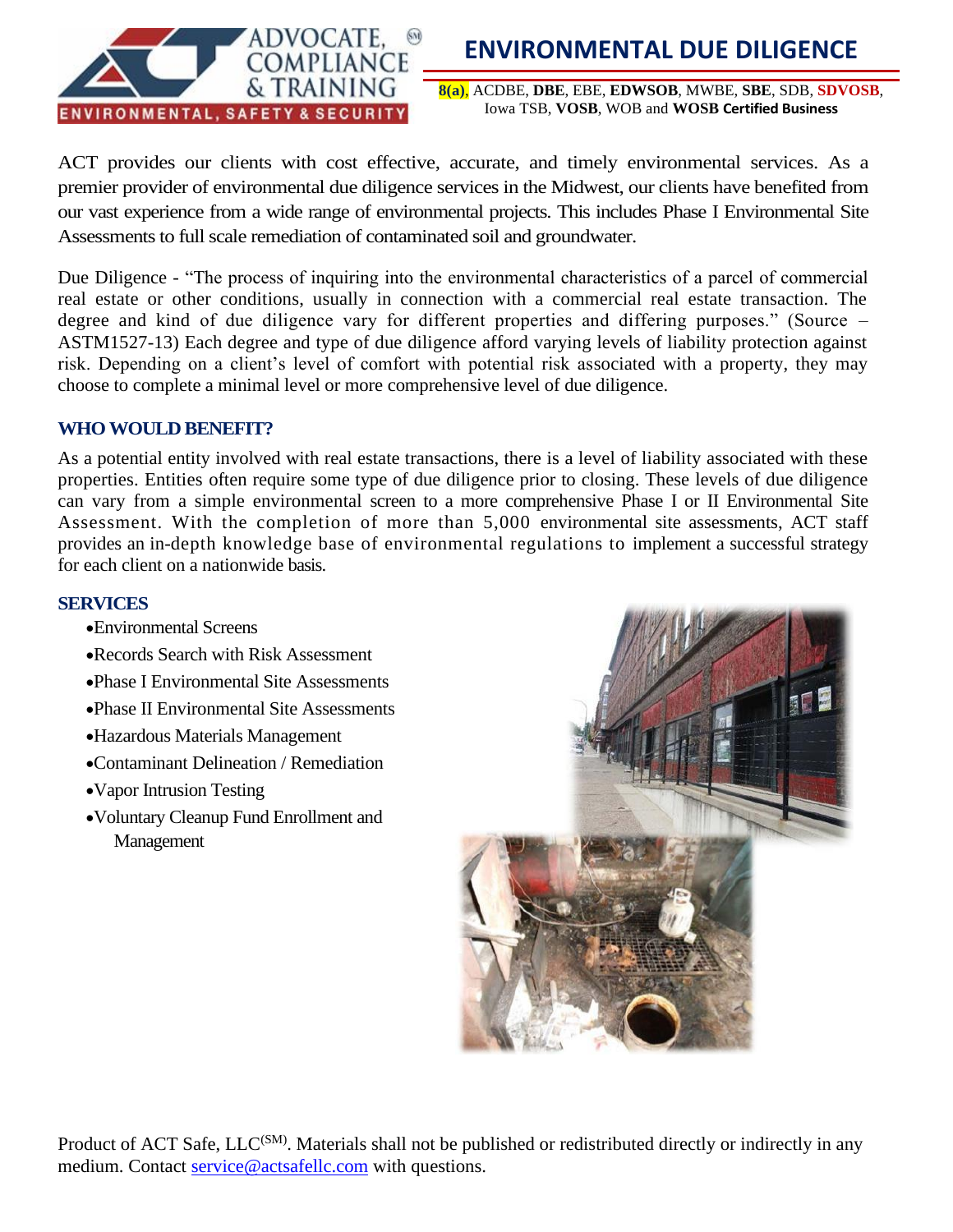

**8(a)**, ACDBE, **DBE**, EBE, **EDWSOB**, MWBE, **SBE**, SDB, **SDVOSB**, Iowa TSB, **VOSB**, WOB and **WOSB Certified Business**

#### **NEPA / SEPA DESCRIPTION**

Environmental Planning involves facilitating decision making to carry out sustainable organizational growth, natural resource management, and community development. ACT environmental planners, scientists and compliance specialists provide objective methods, data, and analysis related to actions that may impact the natural and physical environmental as well as social, political, economic and policy factors.

National Environmental Policy Act (NEPA) and State Environmental Policy Act (SEPA) planning and impact assessment services are often a necessary and valuable component of community infrastructure and development projects. Environmental Action and Resiliency Plans are also becoming a critical component of the municipal comprehensive planning process. These Plans can enhance natural resources for their economic and recreational value. Environmental screens and constraint analyses involving archeological, cultural, ecological, biological, and wetland assessments have also become the norm for commercial development projects. These planning screens help assure commercial development proceeds on schedule and in compliance with the National Historic Preservation Act, national and state archeological laws and regulations, Endangered Species Act, and the Clean Water Act.

#### **WHO WOULD BENEFIT?**

Environmental Planning presents the unique opportunity for a federal, state, or local agency, community, utilities, watershed management authority, agricultural producer, or developer to engage in a disciplined decision-making process that will result in outcomes benefiting not only the natural environment, but also the economies and social well-being of the human environment. Thorough environmental planning will help ensure lead agencies, businesses, or decision-making bodies comply with a whole host of environmental regulations as well as adopt planning objectives that favor sustainable growth without compromising ecological systems. Project proponents, communities, and the physical and natural environment all benefit from environmental planning.

#### **SERVICES**

- •NEPA CATEXs, EAs, EISs, NHPA Section 4(f), LAWCON Section 6(f)
- •Wetland and Stream Delineations, Mitigation, and Permitting
- •Water Quality Sampling and Analyses
- •Surface Water Quality Mitigation Strategies
- •Water Resource Planning and Management
- •Stormwater Pollution Prevention Planning, Sampling, and Analyses
- •NHPA Section 106 Compliance
- •Phase I and Phase II Archeological Investigations
- •Biological Surveys
- •Threatened and Endangered Species and Habitat Evaluations
- •Architectural Evaluations and NRHP Nominations
- •Natural Resource Conservation Plans
- •Forest Management Plans